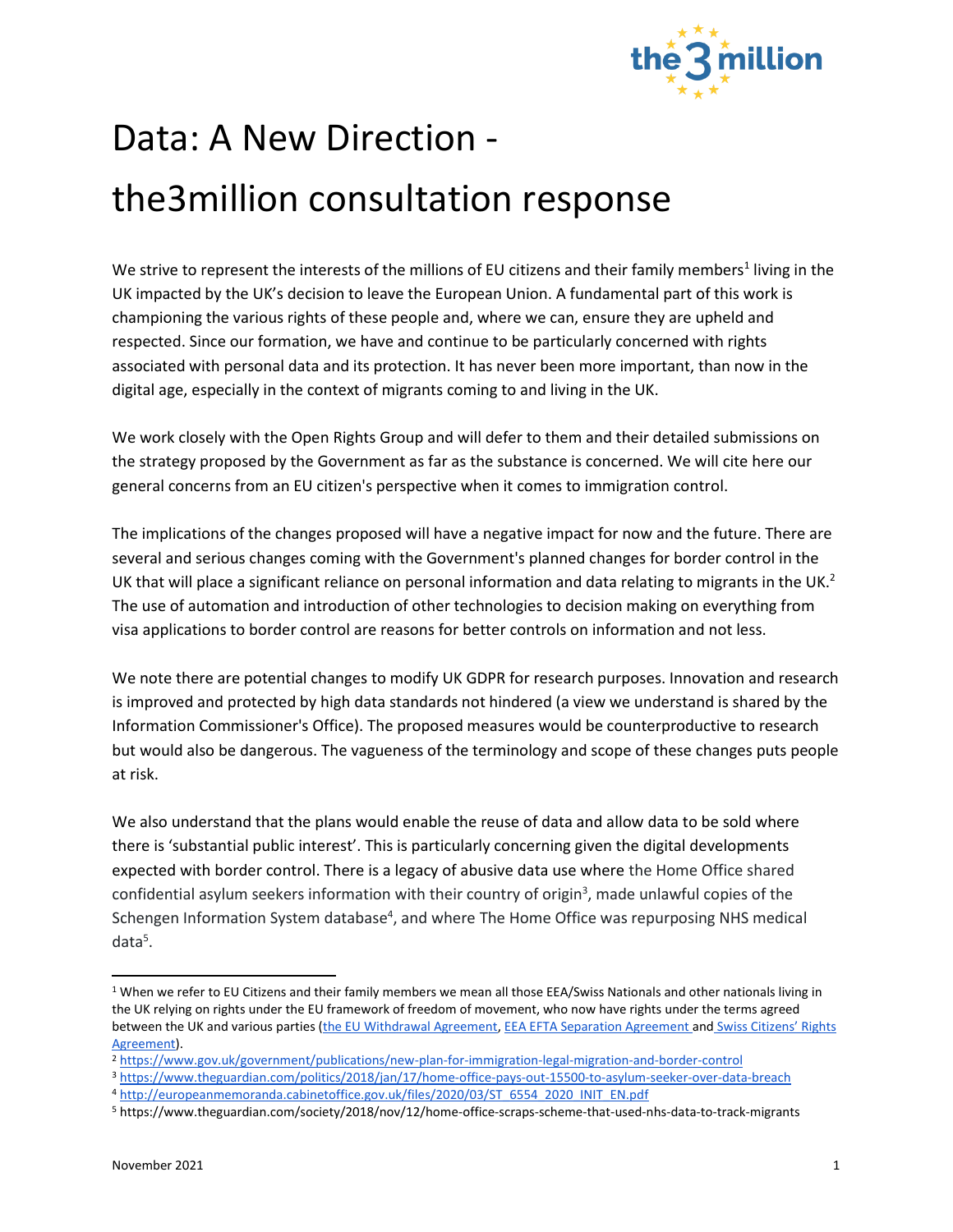

We understand the Government proposes to create a limited, exhaustive list of legitimate interests for which organisations can use personal data without applying 'the balancing test'.

The balancing test is the thin veil that divides responsible use from abuse. We note the legitimate interests of "reporting criminal acts or other safeguarding concerns" as well as "ensuring that records of individuals are accurate and up to date" could allow unprecedented freedom to collect personal data about migrants for reasons connected with immigration control.

A fundamental principle of the GDPR framework is an individual's empowerment over their information and its use. Knowledge of how your information is used and in particular within decision making is fundamental to natural justice and other basic civil rights. The DCMS proposal, instead, undermines our rights to know, choose and complain about how our data is used. The Government's proposal to scrap Article 22 of the UK GDPR is a clear example of this.

Scrapping Article 22 of the UK GDPR would shift the burden to actively scrutinise automated lifechanging decisions from organisations to individuals, who have no control or access over these systems. Automated decisions tend to adversely impact those that are already discriminated against, by amplifying discrimination already present in society. This is particularly important in the context of migrants' rights and the Home Office's future intention to increase automated decision making.

We understand there are plans to impose fees on a subject access request ('SAR'). SARs are a fundamental means of establishing decision making and information sharing within government and fees would act as a deterrent from their use. We are aware of hundreds of cases where a SAR has been the essential difference in many a person's case against the Home Office where mistakes have been made in their decision making.

A key component of compliance is the requirement of Data Protection Impact Assessments ('DPIA'). We understand the Government is looking to reverse their use and introduce privacy management programmes which would give organisations the freedom to decide how to demonstrate compliance with data laws. This would deny individuals useful grounds to expose and challenge harmful or discriminatory practices. A DPIA is a key component of standardised accountability that can be used by organisations to understand where issues may arise with data policies.

The Home Office's failure to undertake a DPIA with a recent algorithm was key to holding it to account especially when it became apparent that the **algorithm was racist<sup>6</sup>. To reverse the requirement for a** DPIA would remove a vital point of regulating data use by departments such as the Home Office.

Without measures such as the DPIA, organisations would be able to claim that they implemented a "privacy management programme which includes the appropriate policies and processes for the

<sup>6</sup> <https://www.foxglove.org.uk/2020/08/04/home-office-says-it-will-abandon-its-racist-visa-algorithm-after-we-sued-them/>